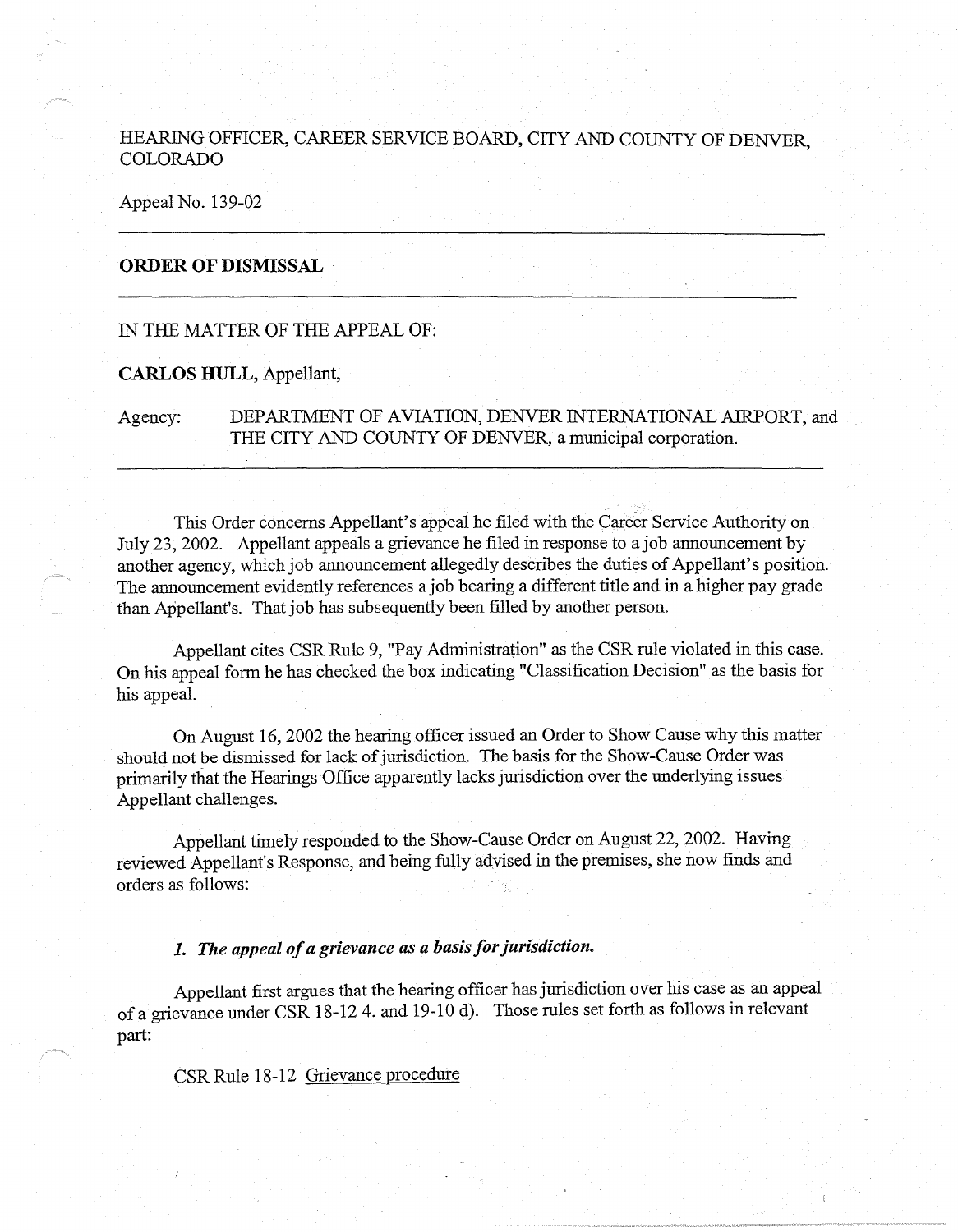.. .4. Filing with the Career Service Authority: If the employee still feels aggrieved after receipt of (the second-level grievance) decision ... and the grievance concerns an alleged violation of the Charter provisions relating to the Career Service, ordinances relating to the Career Service, or the Career Service Rules, and the employee wants to pursue the grievance further, the employee must appeal to the Hearings Officer of the Career Service Board in accordance with the provisions of **Rule 19 APPEALS.** The period of time shall be computed in accordance with subparagraph 19-22 a) 2.

\* \* \*

## Section 19-10 Actions Subject to Appeal

An applicant or employee who holds career service status may appeal the following administrative actions relating to personnel.

... d) Grievances resulting in rules violations: Any grievance which results in an alleged violation of the Career Service Charter Amendment, or Ordinances relating to the Career Service, or the Career Service Personnel Rules ... The appeal form must state with specificity which career service charter amendment, ordinance or career service rule(s) are alleged to have been violated. An appeal may be dismissed if the appellant fails to cite the alleged rule violation(s).

It is well settled that while an employee may elect to grieve nearly any agency action, he may not create jurisdiction over an issue over which the Hearings Office otherwise lacks jurisdiction by grieving the action and then appealing the grievance. *See,* In the Matter of Patricia Beer and Jan L. Obert, Appeals Nos. 318-01 and 319-01 (Dismissal entered 12/18/01)

Therefore, CSR rules 18-12 and 19-10 d) cannot be used to boot-strap jurisdiction over an issue. Instead, the underlying violation must be one over which the hearing officer has jurisdiction. Id.

#### *2. Hearing Office Jurisdiction over the issue of Harassment and Discrimination.*

Appellant next argues that the hearing officer has jurisdiction over this case as one of Harassment and Discrimination. Appellant did not check the box marked "Discrimination" on his appeal form. However, he did cite the Equal Pay Act of 1963, 29 U.S.C. sec.206 (d) in his Grievance, and attached a copy of the Act thereto.

Again, it is well settled that an employee cannot create jurisdiction over a case simply by uttering the words "harassment" or "discrimination." There must be some basic statement of facts tending to make a colorable claim that the action complained of was taken against the employee *"because of* race, national origin, sexual orientation ... [ & etc]." *See,* CSR 19-10 d); In the Matter of Martha Douglas, Appeal No. 317-01 (Order entered 3/22/02). Similarly, the Equal Pay Act prohibits "discrimination" against individuals by the establishment of disparate wages *"on the basis of* sex ... " *See,* 29 U.S.C. sec. 206(d).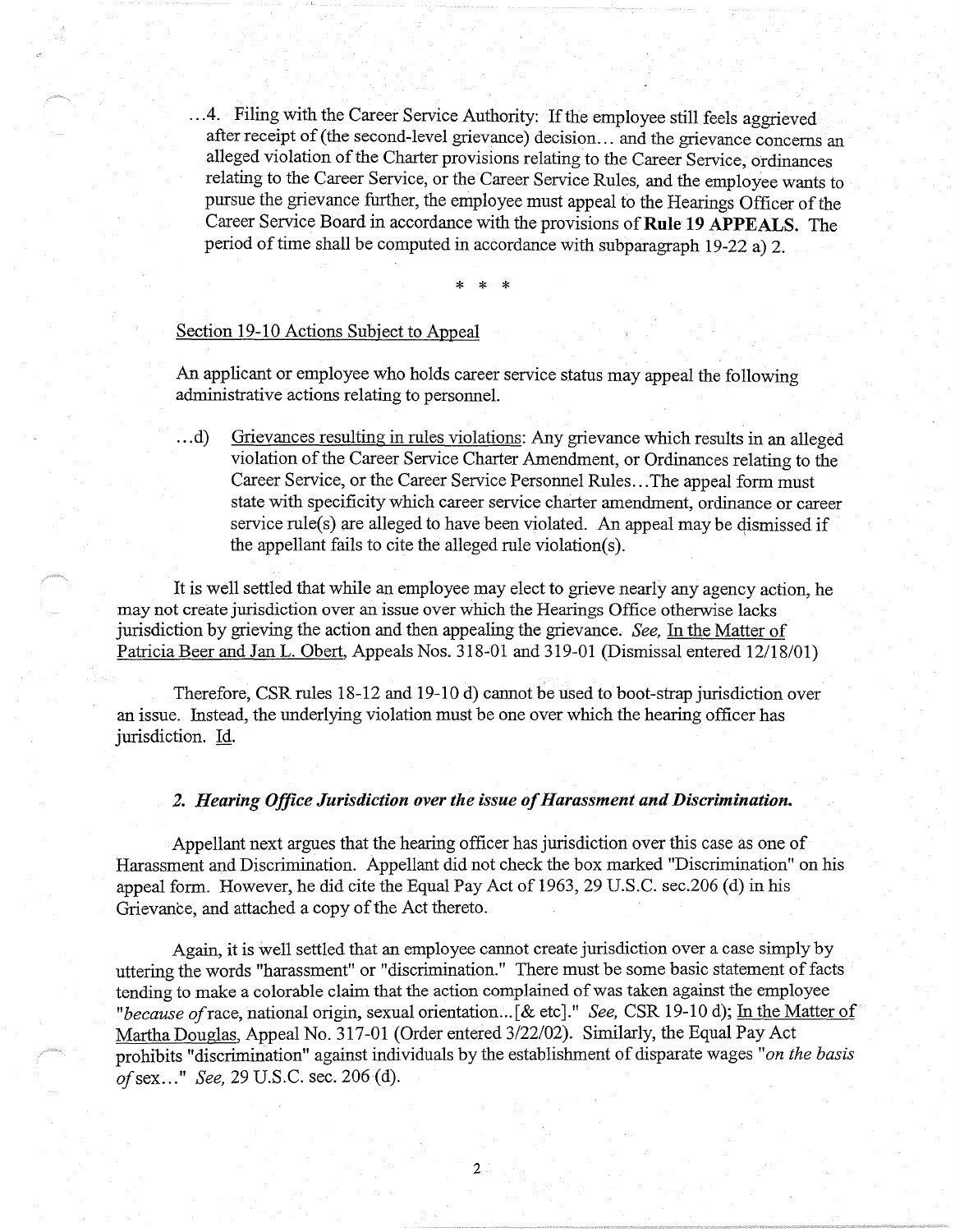It is apparent from Appellant's assertions in the documents that the individual who was hired into the position announced at a higher pay grade is a female. However, Appellant has provided no set of facts tending to suggest that he is being discriminated against *because* ofhis membership in a protected class. Appellant has suggested no tendency by the Agency against whom he brings this action to compensate women at a higher rate than men. He has proffered no set of facts suggesting the Agency (which is separate from his own) who solicited for this position, chose a woman in an attempt to achieve a higher pay rate for her than for Appellant because of her gender status. On the contrary, it is apparent that the position in question is in an entirely separate Agency (Denver Police Department) than the one in which Appellant is employed (Denver International Airport.). Therefore, the two positions operate in completely separate, unrelated agencies supervised by different individuals.

In short, there is no suggestion anywhere in Appellant's documentation that the Agency's determination to treat the pay of these two individuals differently was *on the basis of,* or *because of,*  Appellant's sex. The fact that he happens to be of the opposite sex is, in isolation, insufficient to be considered a colorable claim of discrimination. Appellant has therefore failed to articulate a colorable claim of discrimination.

## *3. The hearing officer lacks jurisdiction over the underlying issue of pay.*

Appellant posits that the CSR rule violated here is Rule 9, governing pay administration. He also checked the box marked "Classification Decision" on his appeal form.

The hearing officer's jurisdiction is a creature of statute. She only has so much authority as has been expressly granted by the Career Service Rules. No such grant of authority over Appellant issues has been shown here.

Section 19-10, Actions Subject to Appeal, sets forth the kinds of actions appealable to the Hearings Office. Pay issues are listed nowhere **in** the rule. Furthermore, there is no authority elsewhere in the CSR rules granting jurisdiction over pay rate decisions in general. On the contrary, prior case law specifically establishes the Hearings Office lacks such jurisdiction. *See,*  In the Matter of Tamara Watkins, Appeal No. 186-00. Citing In the Matter of Molly Austin-Flaherty, Appeal No. 23-00, Hearing Officer Rossenfeld held in Watkins that no authority exists under the CSR Rules granting Hearings Office jurisdiction to hear matters that concern compensation rates or decisions. Rather, that power lies "solely in the City Council and the Career Service Board itself."

As stated in the Order to Show Cause, Hearing Officer Rossenfeld's conclusion is underscored by the language of CSR Rule 9, "Pay Administration:"

## Section 9-10 - Policy

The policy of the *Career Service Board\_in* recommending pay for employees in the career service is:

a) To provide like pay for like work ...

\* \* \*